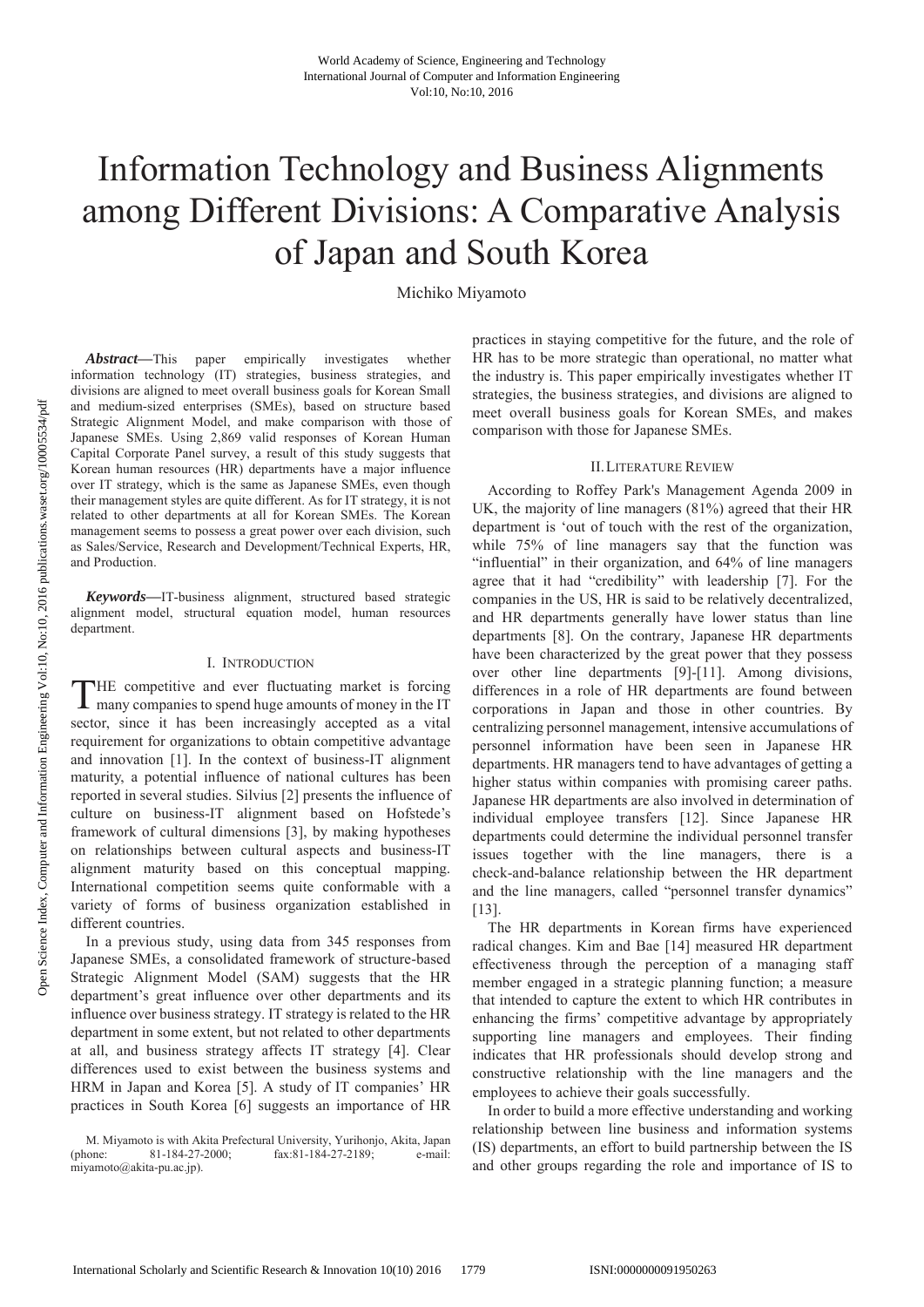each corporation's business context would provide major impact [15]. Therefore, the importance of achieving alignment between business and IT is widely recognized by many researchers and practitioners, and most companies have significant work to do before achieving business-IT alignment successfully.

Henderson and Venkatraman [16] proposed the realization of business-IT alignment by balancing four areas: business strategy, IT strategy, organization platform, and IT platform, using the SAM. Recent research reveals positive effects of alignment on business performance with empirical evidences [17]-[20], [4], [1]. External and internal factors of both business and IT strategy must fit (have "strategic fit"), and functions of business and IT must be integrated in order to balance the four areas. King et al*.* [21] suggest that the firms with high IT alignment achieved better organizational performance than firms with low IT alignment. Not only the large firms but many small firms have achieved a high degree of alignment between their business strategy and IT [22].

#### III. RESEARCH MODEL AND HYPOTHESES

The previous studies have suggested that achieving business-IT alignment more successfully than competitors is one of the keys to gaining competitive advantage. In this paper, a modified SAM, "Structure-based Strategic Alignment Model (SSAM)," developed by Miyamoto [4], is used to investigate empirically whether IT strategies, the business strategies and divisions are aligned to meet overall business goals for Korean SMEs as shown in Fig. 1.



Based on SSAM, the following four hypotheses are posited. **Hypothesis 1.** Business strategy will affect IT strategy. **Hypothesis 2.** HR department will affect other departments. **Hypothesis 3.** HR department will affect IT strategy. **Hypothesis 4.** Business strategy will affect other departments.

#### IV. SURVEY

Data were obtained from the Human Capital Corporate Panel survey, which is officially approved by Korea National Statistical Office. The first survey was started in 2005, and the fifth survey was completed in 2013. The survey is based on onsite interviews. This paper uses 2005 survey data, since it contains IT related questionnaires. The survey population includes corporations employing more than 100 workers and listed in "KIS Corporate Data 2005," published by the Korea Information Service, or those which employ more than 300 workers and unlisted. 10,232 responses were collected; after omitting the missing data, 2,869 valid responses are used in this analysis. Most of the questionnaires used a five-point scale as follows;  $1 = \text{Poor}, 2 = \text{Inadequate}, 3 = \text{Sufficient}, 4 = \text{Strong}, \text{and}$  $5 =$ Extraordinary. More than half of respondents (63.5%) are working in the manufacturing industry, and 12% of those are working in the finance industry, and one quarter of respondents are working in non-finance sector (see Table I). Definition of variable is shown in Table II.

Table III contains the Pearson correlation coefficient between all pairs of 12 variables on different divisions with the two-tailed significance of these coefficients. Although relationships among variables of HR and other departments are significant but negative and weak, variables among HR are correlated fairly well and none of the correlation coefficients are particularly large; therefore, multicollinearity is not a problem for these data.

|               | <b>TABLE I</b><br><b>DESCRIPTION OF THE SAMPLES</b> |             |  |  |  |  |  |  |
|---------------|-----------------------------------------------------|-------------|--|--|--|--|--|--|
|               | NR.                                                 | $NE/TR$ (%) |  |  |  |  |  |  |
| Manufacturing | 1,821                                               | 63.5        |  |  |  |  |  |  |
| Finance       | 344                                                 | 12          |  |  |  |  |  |  |
| Non-Finance   | 704                                                 | 24.5        |  |  |  |  |  |  |

\*TR denotes total respondents

#### V.RESULTS

Testing the efficacy of the structural equation model (SEM) was conducted by AMOS 22, and the major results of analysis are shown in Fig. 2. The path diagram highlights the structural relationships. In this diagram shown in Fig. 2, the measured variables are enclosed in boxes, latent variables are circled, and arrows connecting two variables represent relations, and open arrows represent errors. When SEM is used to verify a theoretical model, a greater goodness of fit is required for SEM analysis [23]; the better the fit, the closer the model matrix and the sample matrix. By means of various goodness-of-fit indices, including the comparative fit index (CFI) [24], Incremental Fit Index (IFI) [25], and the root mean squared error of approximation (RMSEA) [26], the estimated matrix can be evaluated against the observed sample covariance matrix to determine whether the hypothesized model is an acceptable representation of the data.

In general, fit indices (e.g., CFI and IFI) above 0.90 signify good model fit. RMSEA values lower than 0.08 signify acceptable model fit, with the values lower than 0.05 indicative of good model fit [26]. The research model is shown in Fig. 2; CFI=0.900, IFI=0.900, RMSEA= 0.068 (see Table III). The Path Coefficient for the structural model suggested that the regression coefficient for all constructs show significance. Since all of the indexes satisfy the cut-off values, the result is regarded as acceptable. Table III summarizes the results of these tests for the research model.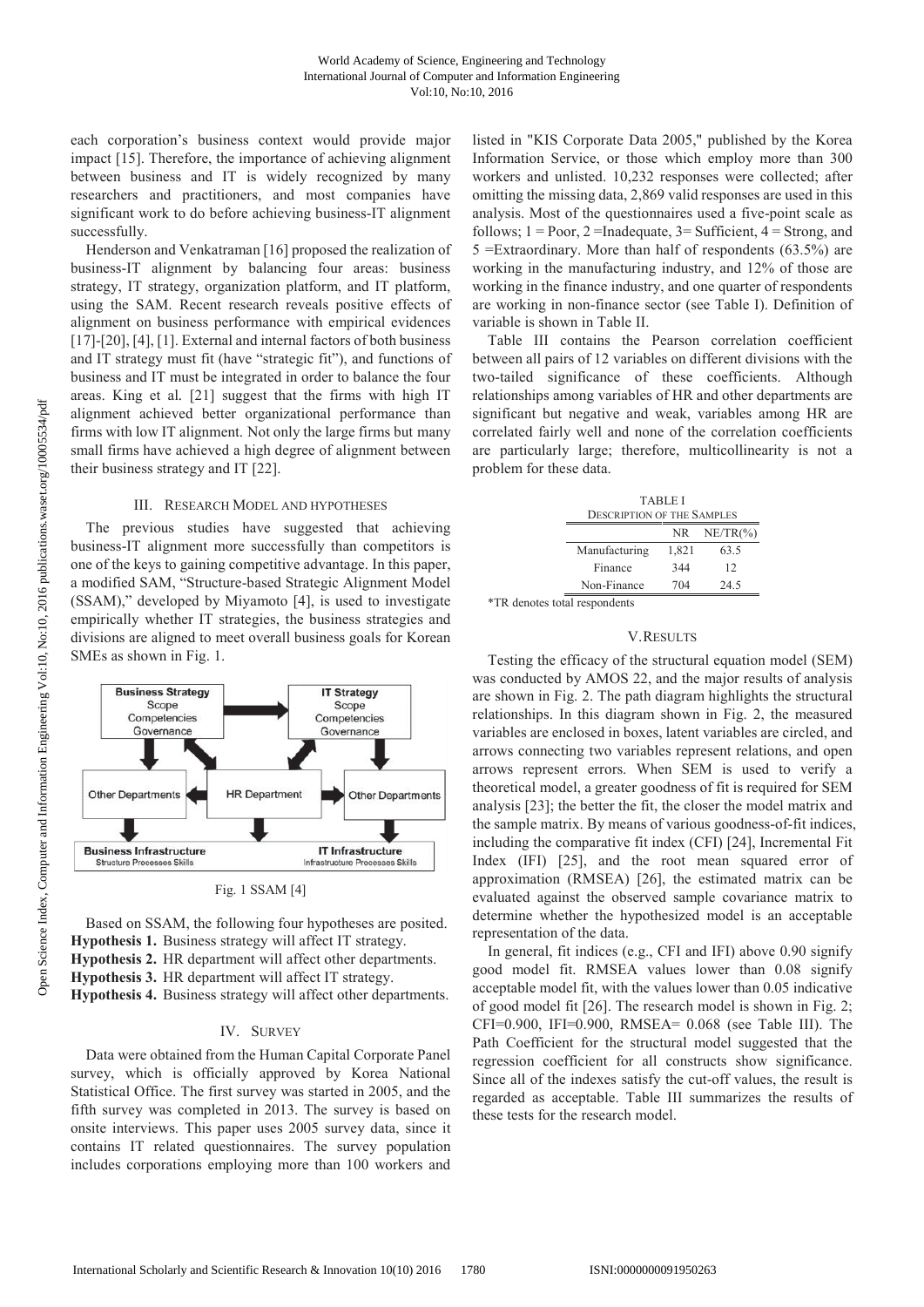## World Academy of Science, Engineering and Technology International Journal of Computer and Information Engineering Vol:10, No:10, 2016

## TABLE II

| W108_23<br>Diversification of products / goods / services<br>Products/services differentiation<br>W108 25<br>Differentiation/<br>W108 27<br>Sufficiently raising new customers' acquisition rate<br>Diversification<br>Improve and manage brand image<br>W108 31<br>Retention rate of major customers<br>W108 29<br>Leadership of the management team<br>W108 07<br>The overall capacity of the HR<br>W108 01<br>Leadership/<br>Reliability<br>Building a trust based community<br>W108 05<br><b>Business</b><br>Strategy<br>Securing excellent HR<br>W108 03<br>Ensure competitive advantage through cost reduction<br>W108 13<br>Pursuit of economies of scale<br>W108 15<br>Cost efficiency/<br>Development<br>The development ability of new products / services<br>W108_09<br>Efficiency and simplification of business procedures<br>W108 11<br>Improvement of the defect rate and the production yield<br>W108_19<br>Quality/<br>Quality of the product / service<br>W108 17<br>Customer<br>W108 21<br>Rapid response to customers' needs<br>W110 01<br>Ease of use of the company's IS<br>W110_02 Receive needed information<br>Use of IT enable production dynamism of the process of the new business knowledge and business improvement<br>W110 03<br>Use of IT enhance knowledge and the business performance scheme which are rapidly spread within the<br>W110_04<br>company<br>Management obtains higher knowledge level on IS<br>W110 05<br><b>IT Strategy</b><br>Management team supports the lavishly IS<br>W <sub>110</sub> 06<br>Use of IT enhance the creation of knowledge of employees, evaluation and compensation<br>W110 07<br>Higher ability to take advantage of IT<br>W110 08<br>I easily understand the acquired information<br>W110 09<br>I will participate actively in the knowledge circle<br>W110 10<br>R&D and technical experts<br>W109 01<br>Sales and Service<br>W109 05<br>Management<br>W109 07<br>Production<br>W109 09<br>Contribute to the management strategy planning<br>W106 01<br>Major impact on the decision-making of the CEO<br>W106 02<br>Divisions<br>Leading role in improving the execution of the personnel system<br>W106 03<br>Provides education and advice to personnel-related issues to the manager<br>W106 04<br><b>HR</b><br>Gain the trust of the company's employees<br>W106 05<br>Led the company change and innovation<br>W106 06<br>Retain the expertise of the areas of responsibility<br>W106_07<br>Frequently notified of the contents of the personnel system<br>W106 08 | <b>DEFINITION OF VARIABLES</b> |  |  |  |  |  |  |  |  |
|----------------------------------------------------------------------------------------------------------------------------------------------------------------------------------------------------------------------------------------------------------------------------------------------------------------------------------------------------------------------------------------------------------------------------------------------------------------------------------------------------------------------------------------------------------------------------------------------------------------------------------------------------------------------------------------------------------------------------------------------------------------------------------------------------------------------------------------------------------------------------------------------------------------------------------------------------------------------------------------------------------------------------------------------------------------------------------------------------------------------------------------------------------------------------------------------------------------------------------------------------------------------------------------------------------------------------------------------------------------------------------------------------------------------------------------------------------------------------------------------------------------------------------------------------------------------------------------------------------------------------------------------------------------------------------------------------------------------------------------------------------------------------------------------------------------------------------------------------------------------------------------------------------------------------------------------------------------------------------------------------------------------------------------------------------------------------------------------------------------------------------------------------------------------------------------------------------------------------------------------------------------------------------------------------------------------------------------------------------------------------------------------------------------------------------------------------------------------------------------------------------------------------------------------------|--------------------------------|--|--|--|--|--|--|--|--|
|                                                                                                                                                                                                                                                                                                                                                                                                                                                                                                                                                                                                                                                                                                                                                                                                                                                                                                                                                                                                                                                                                                                                                                                                                                                                                                                                                                                                                                                                                                                                                                                                                                                                                                                                                                                                                                                                                                                                                                                                                                                                                                                                                                                                                                                                                                                                                                                                                                                                                                                                                    |                                |  |  |  |  |  |  |  |  |
|                                                                                                                                                                                                                                                                                                                                                                                                                                                                                                                                                                                                                                                                                                                                                                                                                                                                                                                                                                                                                                                                                                                                                                                                                                                                                                                                                                                                                                                                                                                                                                                                                                                                                                                                                                                                                                                                                                                                                                                                                                                                                                                                                                                                                                                                                                                                                                                                                                                                                                                                                    |                                |  |  |  |  |  |  |  |  |
|                                                                                                                                                                                                                                                                                                                                                                                                                                                                                                                                                                                                                                                                                                                                                                                                                                                                                                                                                                                                                                                                                                                                                                                                                                                                                                                                                                                                                                                                                                                                                                                                                                                                                                                                                                                                                                                                                                                                                                                                                                                                                                                                                                                                                                                                                                                                                                                                                                                                                                                                                    |                                |  |  |  |  |  |  |  |  |
|                                                                                                                                                                                                                                                                                                                                                                                                                                                                                                                                                                                                                                                                                                                                                                                                                                                                                                                                                                                                                                                                                                                                                                                                                                                                                                                                                                                                                                                                                                                                                                                                                                                                                                                                                                                                                                                                                                                                                                                                                                                                                                                                                                                                                                                                                                                                                                                                                                                                                                                                                    |                                |  |  |  |  |  |  |  |  |
|                                                                                                                                                                                                                                                                                                                                                                                                                                                                                                                                                                                                                                                                                                                                                                                                                                                                                                                                                                                                                                                                                                                                                                                                                                                                                                                                                                                                                                                                                                                                                                                                                                                                                                                                                                                                                                                                                                                                                                                                                                                                                                                                                                                                                                                                                                                                                                                                                                                                                                                                                    |                                |  |  |  |  |  |  |  |  |
|                                                                                                                                                                                                                                                                                                                                                                                                                                                                                                                                                                                                                                                                                                                                                                                                                                                                                                                                                                                                                                                                                                                                                                                                                                                                                                                                                                                                                                                                                                                                                                                                                                                                                                                                                                                                                                                                                                                                                                                                                                                                                                                                                                                                                                                                                                                                                                                                                                                                                                                                                    |                                |  |  |  |  |  |  |  |  |
|                                                                                                                                                                                                                                                                                                                                                                                                                                                                                                                                                                                                                                                                                                                                                                                                                                                                                                                                                                                                                                                                                                                                                                                                                                                                                                                                                                                                                                                                                                                                                                                                                                                                                                                                                                                                                                                                                                                                                                                                                                                                                                                                                                                                                                                                                                                                                                                                                                                                                                                                                    |                                |  |  |  |  |  |  |  |  |
|                                                                                                                                                                                                                                                                                                                                                                                                                                                                                                                                                                                                                                                                                                                                                                                                                                                                                                                                                                                                                                                                                                                                                                                                                                                                                                                                                                                                                                                                                                                                                                                                                                                                                                                                                                                                                                                                                                                                                                                                                                                                                                                                                                                                                                                                                                                                                                                                                                                                                                                                                    |                                |  |  |  |  |  |  |  |  |
|                                                                                                                                                                                                                                                                                                                                                                                                                                                                                                                                                                                                                                                                                                                                                                                                                                                                                                                                                                                                                                                                                                                                                                                                                                                                                                                                                                                                                                                                                                                                                                                                                                                                                                                                                                                                                                                                                                                                                                                                                                                                                                                                                                                                                                                                                                                                                                                                                                                                                                                                                    |                                |  |  |  |  |  |  |  |  |
|                                                                                                                                                                                                                                                                                                                                                                                                                                                                                                                                                                                                                                                                                                                                                                                                                                                                                                                                                                                                                                                                                                                                                                                                                                                                                                                                                                                                                                                                                                                                                                                                                                                                                                                                                                                                                                                                                                                                                                                                                                                                                                                                                                                                                                                                                                                                                                                                                                                                                                                                                    |                                |  |  |  |  |  |  |  |  |
|                                                                                                                                                                                                                                                                                                                                                                                                                                                                                                                                                                                                                                                                                                                                                                                                                                                                                                                                                                                                                                                                                                                                                                                                                                                                                                                                                                                                                                                                                                                                                                                                                                                                                                                                                                                                                                                                                                                                                                                                                                                                                                                                                                                                                                                                                                                                                                                                                                                                                                                                                    |                                |  |  |  |  |  |  |  |  |
|                                                                                                                                                                                                                                                                                                                                                                                                                                                                                                                                                                                                                                                                                                                                                                                                                                                                                                                                                                                                                                                                                                                                                                                                                                                                                                                                                                                                                                                                                                                                                                                                                                                                                                                                                                                                                                                                                                                                                                                                                                                                                                                                                                                                                                                                                                                                                                                                                                                                                                                                                    |                                |  |  |  |  |  |  |  |  |
|                                                                                                                                                                                                                                                                                                                                                                                                                                                                                                                                                                                                                                                                                                                                                                                                                                                                                                                                                                                                                                                                                                                                                                                                                                                                                                                                                                                                                                                                                                                                                                                                                                                                                                                                                                                                                                                                                                                                                                                                                                                                                                                                                                                                                                                                                                                                                                                                                                                                                                                                                    |                                |  |  |  |  |  |  |  |  |
|                                                                                                                                                                                                                                                                                                                                                                                                                                                                                                                                                                                                                                                                                                                                                                                                                                                                                                                                                                                                                                                                                                                                                                                                                                                                                                                                                                                                                                                                                                                                                                                                                                                                                                                                                                                                                                                                                                                                                                                                                                                                                                                                                                                                                                                                                                                                                                                                                                                                                                                                                    |                                |  |  |  |  |  |  |  |  |
|                                                                                                                                                                                                                                                                                                                                                                                                                                                                                                                                                                                                                                                                                                                                                                                                                                                                                                                                                                                                                                                                                                                                                                                                                                                                                                                                                                                                                                                                                                                                                                                                                                                                                                                                                                                                                                                                                                                                                                                                                                                                                                                                                                                                                                                                                                                                                                                                                                                                                                                                                    |                                |  |  |  |  |  |  |  |  |
|                                                                                                                                                                                                                                                                                                                                                                                                                                                                                                                                                                                                                                                                                                                                                                                                                                                                                                                                                                                                                                                                                                                                                                                                                                                                                                                                                                                                                                                                                                                                                                                                                                                                                                                                                                                                                                                                                                                                                                                                                                                                                                                                                                                                                                                                                                                                                                                                                                                                                                                                                    |                                |  |  |  |  |  |  |  |  |
|                                                                                                                                                                                                                                                                                                                                                                                                                                                                                                                                                                                                                                                                                                                                                                                                                                                                                                                                                                                                                                                                                                                                                                                                                                                                                                                                                                                                                                                                                                                                                                                                                                                                                                                                                                                                                                                                                                                                                                                                                                                                                                                                                                                                                                                                                                                                                                                                                                                                                                                                                    |                                |  |  |  |  |  |  |  |  |
|                                                                                                                                                                                                                                                                                                                                                                                                                                                                                                                                                                                                                                                                                                                                                                                                                                                                                                                                                                                                                                                                                                                                                                                                                                                                                                                                                                                                                                                                                                                                                                                                                                                                                                                                                                                                                                                                                                                                                                                                                                                                                                                                                                                                                                                                                                                                                                                                                                                                                                                                                    |                                |  |  |  |  |  |  |  |  |
|                                                                                                                                                                                                                                                                                                                                                                                                                                                                                                                                                                                                                                                                                                                                                                                                                                                                                                                                                                                                                                                                                                                                                                                                                                                                                                                                                                                                                                                                                                                                                                                                                                                                                                                                                                                                                                                                                                                                                                                                                                                                                                                                                                                                                                                                                                                                                                                                                                                                                                                                                    |                                |  |  |  |  |  |  |  |  |
|                                                                                                                                                                                                                                                                                                                                                                                                                                                                                                                                                                                                                                                                                                                                                                                                                                                                                                                                                                                                                                                                                                                                                                                                                                                                                                                                                                                                                                                                                                                                                                                                                                                                                                                                                                                                                                                                                                                                                                                                                                                                                                                                                                                                                                                                                                                                                                                                                                                                                                                                                    |                                |  |  |  |  |  |  |  |  |
|                                                                                                                                                                                                                                                                                                                                                                                                                                                                                                                                                                                                                                                                                                                                                                                                                                                                                                                                                                                                                                                                                                                                                                                                                                                                                                                                                                                                                                                                                                                                                                                                                                                                                                                                                                                                                                                                                                                                                                                                                                                                                                                                                                                                                                                                                                                                                                                                                                                                                                                                                    |                                |  |  |  |  |  |  |  |  |
|                                                                                                                                                                                                                                                                                                                                                                                                                                                                                                                                                                                                                                                                                                                                                                                                                                                                                                                                                                                                                                                                                                                                                                                                                                                                                                                                                                                                                                                                                                                                                                                                                                                                                                                                                                                                                                                                                                                                                                                                                                                                                                                                                                                                                                                                                                                                                                                                                                                                                                                                                    |                                |  |  |  |  |  |  |  |  |
|                                                                                                                                                                                                                                                                                                                                                                                                                                                                                                                                                                                                                                                                                                                                                                                                                                                                                                                                                                                                                                                                                                                                                                                                                                                                                                                                                                                                                                                                                                                                                                                                                                                                                                                                                                                                                                                                                                                                                                                                                                                                                                                                                                                                                                                                                                                                                                                                                                                                                                                                                    |                                |  |  |  |  |  |  |  |  |
|                                                                                                                                                                                                                                                                                                                                                                                                                                                                                                                                                                                                                                                                                                                                                                                                                                                                                                                                                                                                                                                                                                                                                                                                                                                                                                                                                                                                                                                                                                                                                                                                                                                                                                                                                                                                                                                                                                                                                                                                                                                                                                                                                                                                                                                                                                                                                                                                                                                                                                                                                    |                                |  |  |  |  |  |  |  |  |
|                                                                                                                                                                                                                                                                                                                                                                                                                                                                                                                                                                                                                                                                                                                                                                                                                                                                                                                                                                                                                                                                                                                                                                                                                                                                                                                                                                                                                                                                                                                                                                                                                                                                                                                                                                                                                                                                                                                                                                                                                                                                                                                                                                                                                                                                                                                                                                                                                                                                                                                                                    |                                |  |  |  |  |  |  |  |  |
|                                                                                                                                                                                                                                                                                                                                                                                                                                                                                                                                                                                                                                                                                                                                                                                                                                                                                                                                                                                                                                                                                                                                                                                                                                                                                                                                                                                                                                                                                                                                                                                                                                                                                                                                                                                                                                                                                                                                                                                                                                                                                                                                                                                                                                                                                                                                                                                                                                                                                                                                                    |                                |  |  |  |  |  |  |  |  |
|                                                                                                                                                                                                                                                                                                                                                                                                                                                                                                                                                                                                                                                                                                                                                                                                                                                                                                                                                                                                                                                                                                                                                                                                                                                                                                                                                                                                                                                                                                                                                                                                                                                                                                                                                                                                                                                                                                                                                                                                                                                                                                                                                                                                                                                                                                                                                                                                                                                                                                                                                    |                                |  |  |  |  |  |  |  |  |
|                                                                                                                                                                                                                                                                                                                                                                                                                                                                                                                                                                                                                                                                                                                                                                                                                                                                                                                                                                                                                                                                                                                                                                                                                                                                                                                                                                                                                                                                                                                                                                                                                                                                                                                                                                                                                                                                                                                                                                                                                                                                                                                                                                                                                                                                                                                                                                                                                                                                                                                                                    |                                |  |  |  |  |  |  |  |  |
|                                                                                                                                                                                                                                                                                                                                                                                                                                                                                                                                                                                                                                                                                                                                                                                                                                                                                                                                                                                                                                                                                                                                                                                                                                                                                                                                                                                                                                                                                                                                                                                                                                                                                                                                                                                                                                                                                                                                                                                                                                                                                                                                                                                                                                                                                                                                                                                                                                                                                                                                                    |                                |  |  |  |  |  |  |  |  |
|                                                                                                                                                                                                                                                                                                                                                                                                                                                                                                                                                                                                                                                                                                                                                                                                                                                                                                                                                                                                                                                                                                                                                                                                                                                                                                                                                                                                                                                                                                                                                                                                                                                                                                                                                                                                                                                                                                                                                                                                                                                                                                                                                                                                                                                                                                                                                                                                                                                                                                                                                    |                                |  |  |  |  |  |  |  |  |
|                                                                                                                                                                                                                                                                                                                                                                                                                                                                                                                                                                                                                                                                                                                                                                                                                                                                                                                                                                                                                                                                                                                                                                                                                                                                                                                                                                                                                                                                                                                                                                                                                                                                                                                                                                                                                                                                                                                                                                                                                                                                                                                                                                                                                                                                                                                                                                                                                                                                                                                                                    |                                |  |  |  |  |  |  |  |  |
|                                                                                                                                                                                                                                                                                                                                                                                                                                                                                                                                                                                                                                                                                                                                                                                                                                                                                                                                                                                                                                                                                                                                                                                                                                                                                                                                                                                                                                                                                                                                                                                                                                                                                                                                                                                                                                                                                                                                                                                                                                                                                                                                                                                                                                                                                                                                                                                                                                                                                                                                                    |                                |  |  |  |  |  |  |  |  |
|                                                                                                                                                                                                                                                                                                                                                                                                                                                                                                                                                                                                                                                                                                                                                                                                                                                                                                                                                                                                                                                                                                                                                                                                                                                                                                                                                                                                                                                                                                                                                                                                                                                                                                                                                                                                                                                                                                                                                                                                                                                                                                                                                                                                                                                                                                                                                                                                                                                                                                                                                    |                                |  |  |  |  |  |  |  |  |
|                                                                                                                                                                                                                                                                                                                                                                                                                                                                                                                                                                                                                                                                                                                                                                                                                                                                                                                                                                                                                                                                                                                                                                                                                                                                                                                                                                                                                                                                                                                                                                                                                                                                                                                                                                                                                                                                                                                                                                                                                                                                                                                                                                                                                                                                                                                                                                                                                                                                                                                                                    |                                |  |  |  |  |  |  |  |  |
|                                                                                                                                                                                                                                                                                                                                                                                                                                                                                                                                                                                                                                                                                                                                                                                                                                                                                                                                                                                                                                                                                                                                                                                                                                                                                                                                                                                                                                                                                                                                                                                                                                                                                                                                                                                                                                                                                                                                                                                                                                                                                                                                                                                                                                                                                                                                                                                                                                                                                                                                                    |                                |  |  |  |  |  |  |  |  |
|                                                                                                                                                                                                                                                                                                                                                                                                                                                                                                                                                                                                                                                                                                                                                                                                                                                                                                                                                                                                                                                                                                                                                                                                                                                                                                                                                                                                                                                                                                                                                                                                                                                                                                                                                                                                                                                                                                                                                                                                                                                                                                                                                                                                                                                                                                                                                                                                                                                                                                                                                    |                                |  |  |  |  |  |  |  |  |
|                                                                                                                                                                                                                                                                                                                                                                                                                                                                                                                                                                                                                                                                                                                                                                                                                                                                                                                                                                                                                                                                                                                                                                                                                                                                                                                                                                                                                                                                                                                                                                                                                                                                                                                                                                                                                                                                                                                                                                                                                                                                                                                                                                                                                                                                                                                                                                                                                                                                                                                                                    |                                |  |  |  |  |  |  |  |  |
|                                                                                                                                                                                                                                                                                                                                                                                                                                                                                                                                                                                                                                                                                                                                                                                                                                                                                                                                                                                                                                                                                                                                                                                                                                                                                                                                                                                                                                                                                                                                                                                                                                                                                                                                                                                                                                                                                                                                                                                                                                                                                                                                                                                                                                                                                                                                                                                                                                                                                                                                                    |                                |  |  |  |  |  |  |  |  |

#### TABLE III

| <b>CORRELATION MATRIX ON DIFFERENT DIVISIONS</b> |         |                       |            |            |          |            |            |                       |                       |              |            |                                                                                                 |            |
|--------------------------------------------------|---------|-----------------------|------------|------------|----------|------------|------------|-----------------------|-----------------------|--------------|------------|-------------------------------------------------------------------------------------------------|------------|
|                                                  |         |                       |            |            |          |            |            |                       |                       |              |            | W109 01 W109 05 W109 07 W109 09 W106 01 W106 02 W106 03 W106 04 W106 05 W106 06 W106 07 W106 08 |            |
| R&D and<br>technical<br>experts                  | W109 01 | 1                     | $.709**$   | $.685**$   | $.377**$ | $-.166$ ** | $-.155$ ** | $-.179$ <sup>**</sup> | $-.179$ <sup>**</sup> | $-.182**$    | $-.181$ ** | $-.261$ **                                                                                      | $-.251$ ** |
| Sales and<br>Service                             | W109 05 | $.709**$              |            | $.755***$  | $.161**$ | $-.224$ ** | $-.175***$ | $-.187**$             | $-.193$ **            | $-.226$ **   | $-.182**$  | $-.234$ **                                                                                      | $-.229$ ** |
| Management W109 07                               |         | $.685**$              | $.755***$  | -1         | .099     | $-.323**$  | $-.246$ ** | $-.298**$             | $-.293***$            | $-.348**$    | $-.305***$ | $-.338***$                                                                                      | $-.353$ ** |
| Production                                       | W109 09 | $.377***$             | $.161***$  | .099       |          | $.118*$    | $.219**$   | .031                  | $-.043$               | $-.108*$     | .085       | $.123*$                                                                                         | .053       |
|                                                  | W106 01 | $-.166$ <sup>**</sup> | $-.224$ ** | $-.323$ ** | $.118*$  | 1          | $.693**$   | $.510**$              | $.465**$              | $.513**$     | $.610**$   | $.459**$                                                                                        | $.397**$   |
| <b>HR</b>                                        | W106 02 | $-.155$ **            | $-.175***$ | $-.246$ ** | $.219**$ | $.693**$   |            | $.505**$              | $.439**$              | $.412**$     | $.535***$  | $.421**$                                                                                        | $.320**$   |
|                                                  | W106 03 | $-.179$ <sup>**</sup> | $-.187**$  | $-.298$ ** | .031     | $.510**$   | $.505***$  | 1                     | $.604**$              | $.443***$    | $.546**$   | $.573**$                                                                                        | $.525***$  |
|                                                  | W106 04 | $-.179**$             | $-.193**$  | $-.293**$  | $-.043$  | $.465***$  | $.439**$   | $.604**$              |                       | $.442**$     | $.534**$   | $.523**$                                                                                        | $.513**$   |
|                                                  | W106 05 | $-.182**$             | $-.226$ ** | $-.348$ ** | $-.108*$ | $.513**$   | $.412***$  | $.443**$              | $.442**$              | $\mathbf{1}$ | $.572***$  | $.441***$                                                                                       | $.512**$   |
|                                                  | W106 06 | $-.181**$             | $-.182**$  | $-.305***$ | .085     | $.610**$   | $.535***$  | $.546**$              | $.534**$              | $.572**$     |            | $.559**$                                                                                        | $.481**$   |
|                                                  | W106 07 | $-.261$ **            | $-.234$ ** | $-.338$ ** | $.123*$  | $.459**$   | $.421$ **  | $.573**$              | $.523***$             | $.441***$    | $.559**$   |                                                                                                 | $.545***$  |
|                                                  | W106 08 | $-.251$ **            | $-.229$ ** | $-.353$ ** | .053     | $.397**$   | $.320**$   | $.525***$             | $.513**$              | $.512**$     | $.481**$   | $.545**$                                                                                        |            |

\*\*. Correlation is significant at the 0.01 level (2-tailed). \*. Correlation is significant at the 0.05 level (2-tailed).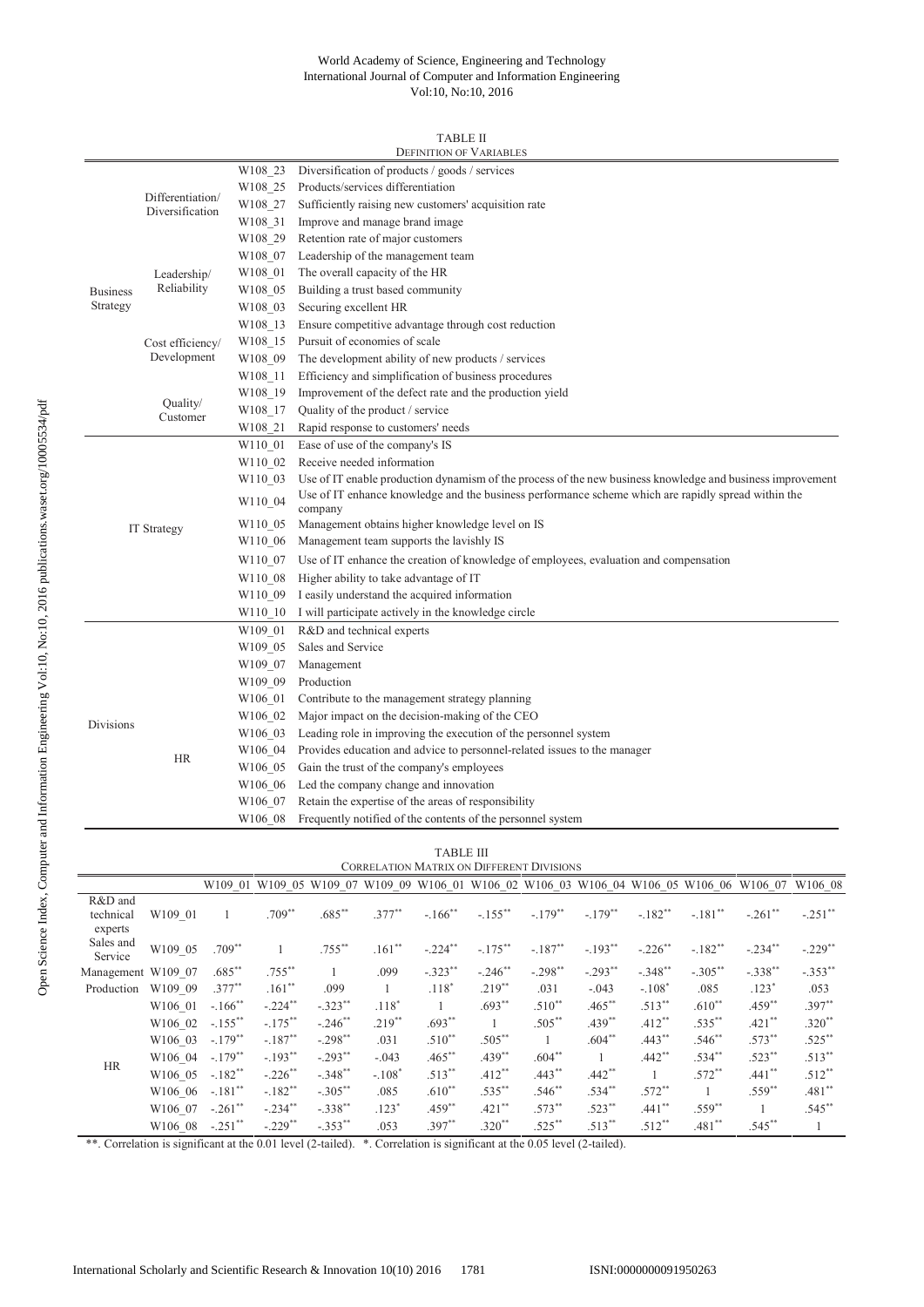| <b>RELIABILITY TEST</b> |                                                                   |          |  |  |  |  |
|-------------------------|-------------------------------------------------------------------|----------|--|--|--|--|
| FIT indices             | Recommended level                                                 |          |  |  |  |  |
| <b>CMIN/DF</b>          | 5.0 (Wheaton et al. $[27]\sim2.0$<br>(Tabachnick and Fidell [28]) | 14.107   |  |  |  |  |
| CFI                     | $>0.90$ (Bentler [24])                                            | 0.900    |  |  |  |  |
| IFI                     | $>0.90$ (Bollen [25])                                             | 0.900    |  |  |  |  |
| <b>RMSEA</b>            | $\leq 0.10$ (Browne and Cudeck [26])                              | 0.068    |  |  |  |  |
| AIC                     | Smaller values suggest a good<br>fitting (Akaike, [29])           | 8943.245 |  |  |  |  |
| p-value                 | >0.05                                                             | 0.000    |  |  |  |  |

TABLE IV

The followings are results of hypotheses.

**Hypothesis 1.** Business strategy will affect IT strategy.

H1a. There is a significant, but negative and weak relationship between leadership/reliability and IT Strategy.

H1b.There is a significant, but negative and almost no relationship between cost efficiency/development and IT Strategy.

**Hypothesis 2.** HR department will affect other departments.

H2a. There is a significant, moderate, and negative relationship HR department and management.

- H2b.There is a significant, weak, and positive relationship HR department and sales and service.
- H2c. There is a significant, weak, and positive relationship HR Department and R&D and technical experts.
- H2d.There is a significant, positive, and weak relationship between HR department and production.

**Hypothesis 3.** HR department will affect IT strategy.

There is a significant, moderate and positive relationship between HR department and IT strategy.

**Hypothesis 4.** Business strategy will affect other departments.

H4a. There is a significant, positive, and weak relationship between cost efficiency/development and production.

- H4b. There is a significant, positive, and weak relationship between differentiation/diversification and production.
- H4c. There is a significant, positive, and moderate relationship between management and production.

The observed variables for IT strategy have the estimate of standardized regression weight of 0.565~0.861, while all observed variables are above 0.758 for business strategy.



Fig. 2 A Structural Equation Model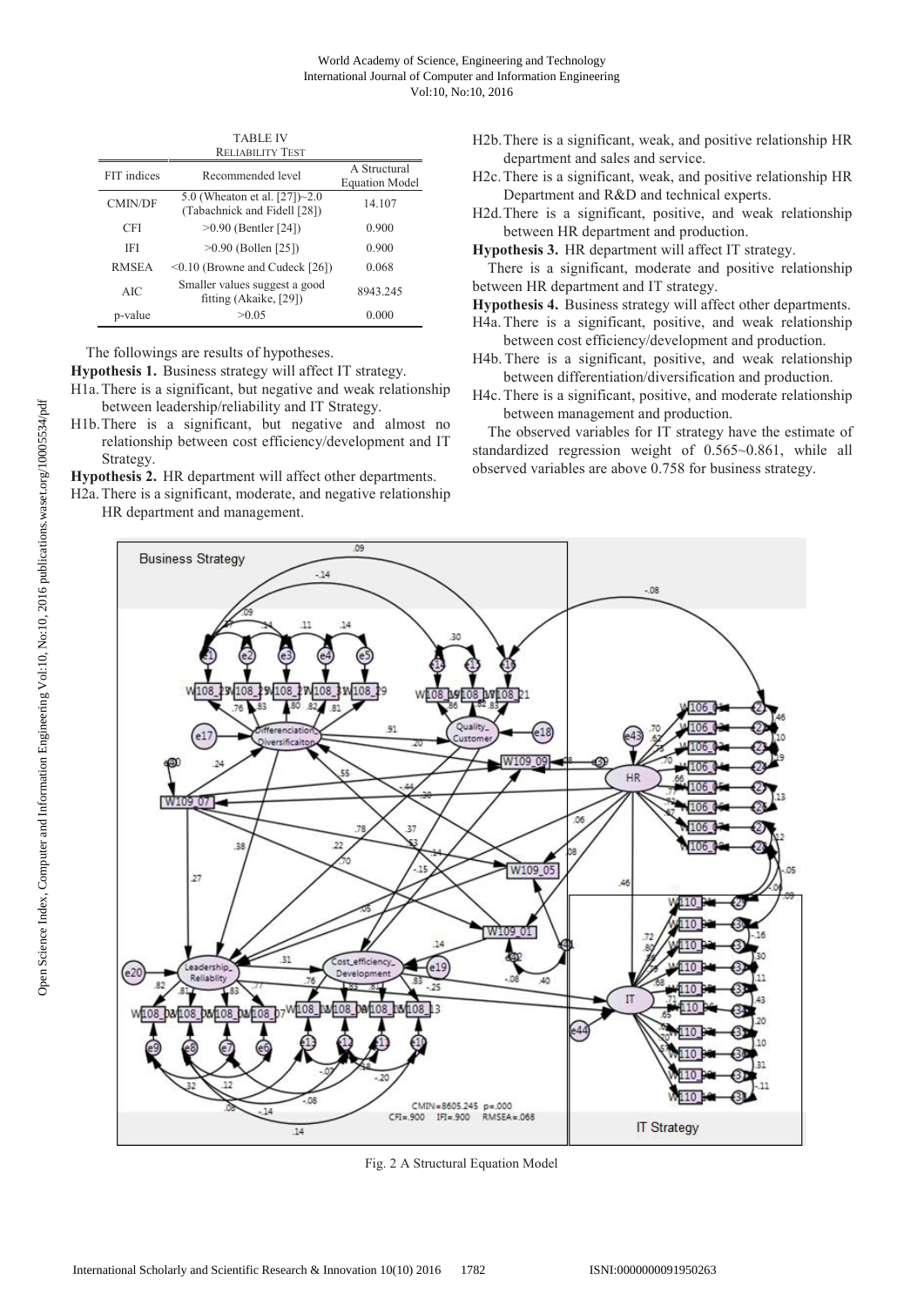## World Academy of Science, Engineering and Technology International Journal of Computer and Information Engineering Vol:10, No:10, 2016

| THE PATH COEFFICIENTS OF THE STRUCTURAL EQUATION MODEL |                                             |                                     |          |                           |       |                  |         |  |
|--------------------------------------------------------|---------------------------------------------|-------------------------------------|----------|---------------------------|-------|------------------|---------|--|
| construct                                              |                                             |                                     |          | Std. weight Unstd. weight | S. E. | $C.R.$ (t-value) | P value |  |
| Management (W109 07)                                   | $\leftarrow$                                | HR                                  | $-0.444$ | $-0.604$                  | 0.027 | $-21.997$        | ***     |  |
| Sales and Service (W109 05)                            | <---                                        | <b>HR</b>                           | 0.057    | 0.084                     | 0.022 | 3.83             | ***     |  |
| R&D and technical experts (W109 01)                    | $\leftarrow$                                | <b>HR</b>                           | 0.08     | 0.128                     | 0.032 | 4.045            | ***     |  |
| R&D and technical experts (W109 01)                    | $\operatorname{\sf \! \leq }$               | Management (W109 07)                | 0.701    | 0.824                     | 0.022 | 37.457           | ***     |  |
| Sales and Service (W109_05)                            | $\leftarrow$                                | Management (W109_07)                | 0.782    | 0.845                     | 0.015 | 56.189           | ***     |  |
| Differentiation/Diversification                        | <----                                       | R&D and technical experts (W109 01) | 0.368    | 0.269                     | 0.016 | 16.636           | ***     |  |
| Differentiation/Diversification                        | <---                                        | Sales and Service (W109 05)         | 0.3      | 0.239                     | 0.018 | 13.385           | ***     |  |
| Differentiation/Diversification                        | $\operatorname{\!<\!}-$                     | Management (W109 07)                | 0.244    | 0.209                     | 0.018 | 11.595           | ***     |  |
| Quality/Customer                                       | $\operatorname{\!<\!}-$                     | Differentiation/Diversification     | 0.912    | 1.064                     | 0.028 | 38.604           | ***     |  |
| Leadership/Reliability                                 | $\leftarrow$                                | Differentiation/Diversification     | 0.381    | 0.386                     | 0.052 | 7.481            | ***     |  |
| Leadership/Reliability                                 | $\operatorname{\sf \small <---}$            | <b>HR</b>                           | $-0.149$ | $-0.176$                  | 0.016 | $-10.717$        | ***     |  |
| Leadership/Reliability                                 | <----                                       | Sales and Service (W109_05)         | 0.052    | 0.042                     | 0.016 | 2.653            | 0.008   |  |
| Leadership/Reliability                                 | $\operatorname{\sf \small{<}}-$             | Quality/Customer                    | 0.225    | 0.195                     | 0.039 | 5.022            | ***     |  |
| Leadership/Reliability                                 | <----                                       | Management (W109 07)                | 0.275    | 0.239                     | 0.018 | 13.556           | ***     |  |
| Cost efficiency/Development                            | $\leftarrow$                                | Leadership/Reliability              | 0.309    | 0.333                     | 0.03  | 11.132           | ***     |  |
|                                                        |                                             |                                     |          |                           |       |                  | ***     |  |
| Cost efficiency/Development                            | $\leftarrow$                                | R&D and technical experts (W109_01) | 0.14     | 0.112                     | 0.015 | 7.442            | ***     |  |
| Cost efficiency/Development                            | <---                                        | Quality/Customer                    | 0.531    | 0.496                     | 0.027 | 18.317           | ***     |  |
| <b>IT Strategy</b>                                     | $\leftarrow$                                | <b>HR</b>                           | 0.455    | 0.433                     | 0.022 | 19.493           | ***     |  |
| IT Strategy                                            | <---                                        | Leadership/Reliability              | $-0.246$ | $-0.198$                  | 0.034 | $-5.768$         |         |  |
| <b>IT Strategy</b>                                     | <----                                       | Cost efficiency/Development         | $-0.079$ | $-0.059$                  | 0.029 | $-2.033$         | 0.042   |  |
| W108 23                                                | $\leftarrow$                                | Differentiation/Diversification     | 0.76     | $\mathbf{1}$              |       |                  |         |  |
| W108 25                                                | $\leftarrow$                                | Differentiation/Diversification     | 0.834    | 1.123                     | 0.019 | 58.512           | ***     |  |
| W108 27                                                | $\hspace{0.1em} <\hspace{-0.1em} \ldots$    | Differentiation/Diversification     | 0.799    | 1.039                     | 0.023 | 46.084           | ***     |  |
| W108 31                                                | $\hspace{0.1em} <\hspace{-0.1em} \ldots$    | Differentiation/Diversification     | 0.82     | 1.154                     | 0.026 | 44.979           | ***     |  |
| W <sub>108</sub> 29                                    | $\leftarrow$                                | Differentiation/Diversification     | 0.811    | 1.074                     | 0.024 | 44.582           | ***     |  |
| W108 07                                                | $\leftarrow$                                | Leadership/Reliability              | 0.771    | $\mathbf{1}$              |       |                  |         |  |
| W108 01                                                | $\leftarrow$                                | Leadership/Reliability              | 0.828    | 0.966                     | 0.021 | 46.435           | ***     |  |
| W108_05                                                | <----                                       | Leadership/Reliability              | 0.81     | 1.018                     | 0.021 | 49.016           | ***     |  |
| W108 03                                                | <----                                       | Leadership/Reliability              | 0.824    | 1.03                      | 0.022 | 46.133           | ***     |  |
| W108 13                                                | <--->                                       | Cost efficiency/Development         | 0.83     | 1                         |       |                  |         |  |
| W108 15                                                | $\leftarrow$                                | Cost efficiency/Development         | 0.807    | 1.024                     | 0.021 | 49.026           | ***     |  |
| W108 09                                                | $\leftarrow$                                | Cost efficiency/Development         | 0.833    | 1.02                      | 0.022 | 46.059           | ***     |  |
| W108 11                                                | <----                                       | Cost efficiency/Development         | 0.758    | 0.804                     | 0.018 | 45.132           | ***     |  |
| W108_19                                                | $\operatorname{\!<\!}-$                     | Quality/Customer                    | 0.862    | 1                         |       |                  |         |  |
| W108 17                                                | <----                                       | Quality/Customer                    | 0.822    | 0.95                      | 0.017 | 56.186           | ***     |  |
| W108 21                                                | <--->                                       | Quality/Customer                    | 0.828    | 0.894                     | 0.018 | 48.621           | ***     |  |
| W106_01                                                | $\leftarrow$                                | HR                                  | 0.703    | 1                         |       |                  |         |  |
| W106 02                                                | <----                                       | HR                                  | 0.618    | 0.896                     | 0.022 | 40.85            | ***     |  |
| W106 03                                                | $\operatorname{\!<\!}-$                     | HR                                  | 0.731    | 0.995                     | 0.028 | 35.3             | ***     |  |
| W106 04                                                | <---                                        | <b>HR</b>                           | 0.697    | 0.972                     | 0.029 | 33.744           | ***     |  |
| W <sub>106</sub> 05                                    | <---                                        | HR                                  | 0.66     | 0.734                     | 0.023 | 31.863           | ***     |  |
| W106_06                                                | <----                                       | HR                                  | 0.773    | 1.052                     | 0.028 | 37.123           | ***     |  |
| W106 07                                                | <----                                       | <b>HR</b>                           | 0.723    | 0.984                     | 0.028 | 34.926           | ***     |  |
| W106 08                                                | <---                                        | <b>HR</b>                           | 0.674    | 0.925                     | 0.028 | 32.701           | ***     |  |
| W110 01                                                | <---                                        | IT Strategy                         | 0.724    | 1                         |       |                  |         |  |
| W110 02                                                | $\operatorname{\!<\!}-$                     | IT Strategy                         | 0.798    | 1.186                     | 0.029 | 41.083           | ***     |  |
| W110 03                                                | <---                                        | <b>IT Strategy</b>                  | 0.861    | 1.293                     | 0.029 | 43.99            | ***     |  |
| W110_04                                                | $\leftarrow$                                | <b>IT Strategy</b>                  | 0.792    | 1.221                     | 0.03  | 40.73            | ***     |  |
| W110 05                                                | <---                                        | <b>IT Strategy</b>                  | 0.676    | 1.033                     | 0.03  | 34.992           | ***     |  |
|                                                        |                                             |                                     |          |                           |       |                  | ***     |  |
| W <sub>110</sub> 06                                    | $\operatorname{\!<\!}-$                     | <b>IT Strategy</b>                  | 0.715    | 1.101                     | 0.03  | 37.077           | ***     |  |
| W110 07                                                | $\operatorname{\!<\!}-\!\operatorname{\!-}$ | IT Strategy                         | 0.651    | 1.13                      | 0.034 | 33.718           | ***     |  |
| W110 08                                                | $\operatorname{\!<\!}-$                     | IT Strategy                         | 0.61     | 0.778                     | 0.025 | 31.461           |         |  |
| W110 09                                                | $\operatorname{\!<\!}-$                     | <b>IT Strategy</b>                  | 0.705    | 0.899                     | 0.025 | 36.497           | ***     |  |
| W110 10                                                | $\leftarrow$                                | IT Strategy                         | 0.565    | 0.919                     | 0.032 | 29.088           | ***     |  |
| Production (W109_09)                                   | $\operatorname{\!<\!}-$                     | HR                                  | 0.077    | 0.109                     | 0.025 | 4.374            | ***     |  |
| Production (W109 09)                                   |                                             | Cost efficiency/Development         | 0.144    | 0.16                      | 0.041 | 3.915            | ***     |  |
| Production (W109 09)                                   | $\leftarrow$                                | Differentiation/Diversification     | 0.196    | 0.237                     | 0.047 | 5.011            | ***     |  |
| Production (W109 09)                                   | $\mathrel{<}\!\mathopen{-}$                 | Management (W109_07)                | 0.552    | 0.574                     | 0.024 | 23.609           | ***     |  |

#### TABLE V THE PATH COEFFICIENTS OF THE STRUCTURAL EQUATION MODEL

# VI. CONCLUSION

Using the framework of modified SAM, namely SSAM, this paper empirically investigates whether IT strategies, the business strategies, and divisions are aligned to meet overall business goals for Korean SMEs. Findings in the previous research using the present Japanese SMEs data show that Japanese HR departments did not only have great power over other line departments, but also they seem to possess great power over making decision on business strategy as well as IT strategy. As for Korean HR departments, the result of this study suggests that they also have a major influence over IT strategy,